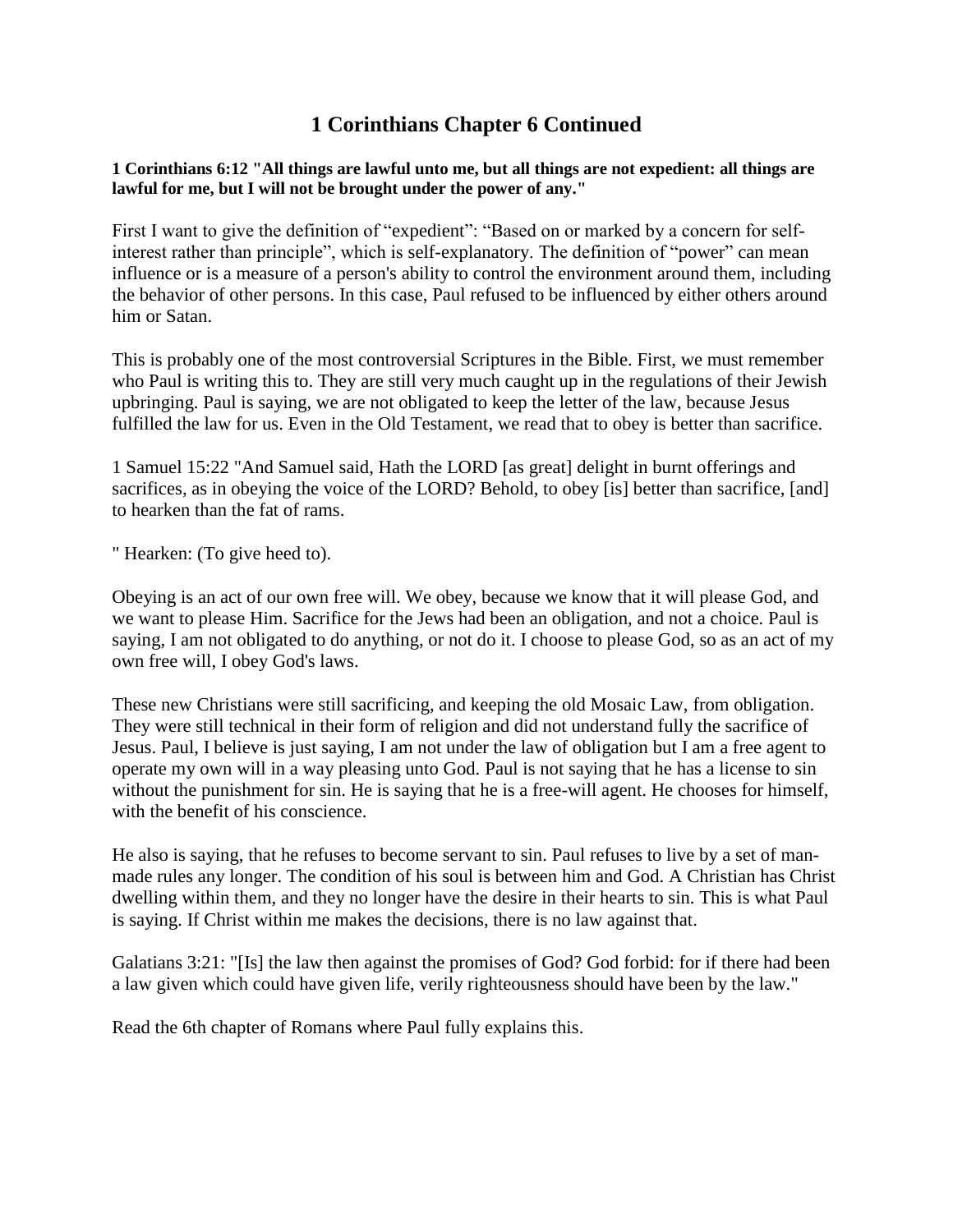#### **1 Corinthians 6:13 "Meats for the belly, and the belly for meats: but God shall destroy both it and them. Now the body [is] not for fornication, but for the Lord; and the Lord for the body."**

"Meats … belly": Perhaps this was a popular proverb to celebrate the idea that sex is purely biological, like eating. The influence of philosophical dualism may have contributed to this idea since it made only the body evil. Therefore, what one did physically was not preventable and thus inconsequential. Because the relationship between these two is purely biological and temporal, the Corinthians, like many of their pagan friends, probably used that analogy to justify sexual immorality.

"The body … The Lord": Paul rejects the convenient justifying analogy. Bodies and food are temporal relations that will perish.

In the spirit, all believers make up the body of Christ. Our body is the dwelling place for the Holy Spirit. My belly, along with my body, should not be my God, because they will perish and the real me will live in my new spiritual body that Jesus will provide me. If the body is such a temporary thing, we should not elevate it to godhood.

## **1 Corinthians 6:14 "And God hath both raised up the Lord, and will also raise up us by his own power."**

The 15th chapter of the book of Corinthians goes into detail about this very thing. We know that the body of the Lord Jesus Christ died on the cross. That body was buried, and the third day He arose from the grave. There is a physical body, and there is a spiritual body. The physical body must die for the spiritual body to live. This mortal must put on immortality. Because Jesus rose from the grave, all those who put their faith in Jesus shall rise also. Read more at (1 Thess. 4:1- 12).

Bodies of believers and the Lord have an eternal relationship that will never perish. He is referring to the believer's body to be changed, raised, glorified and made heavenly.

## **1 Corinthians 6:15 "Know ye not that your bodies are the members of Christ? shall I then take the members of Christ, and make [them] the members of a harlot? God forbid."**

This verse above is speaking of how bad it is for a Christian to commit a sin of the body, because it includes the house of the Holy Spirit in that sin. We Christians are the temple of the Holy Spirit. All of us are individual parts making up the body of Christ. You can see from the following Scriptures that we are one with Christ. Christ is the head, and we are the body.

Romans 12:5 "So we, [being] many, are one body in Christ, and every one members one of another."

1 Corinthians 12:12 "For as the body is one, and hath many members, and all the members of that one body, being many, are one body: so also [is] Christ."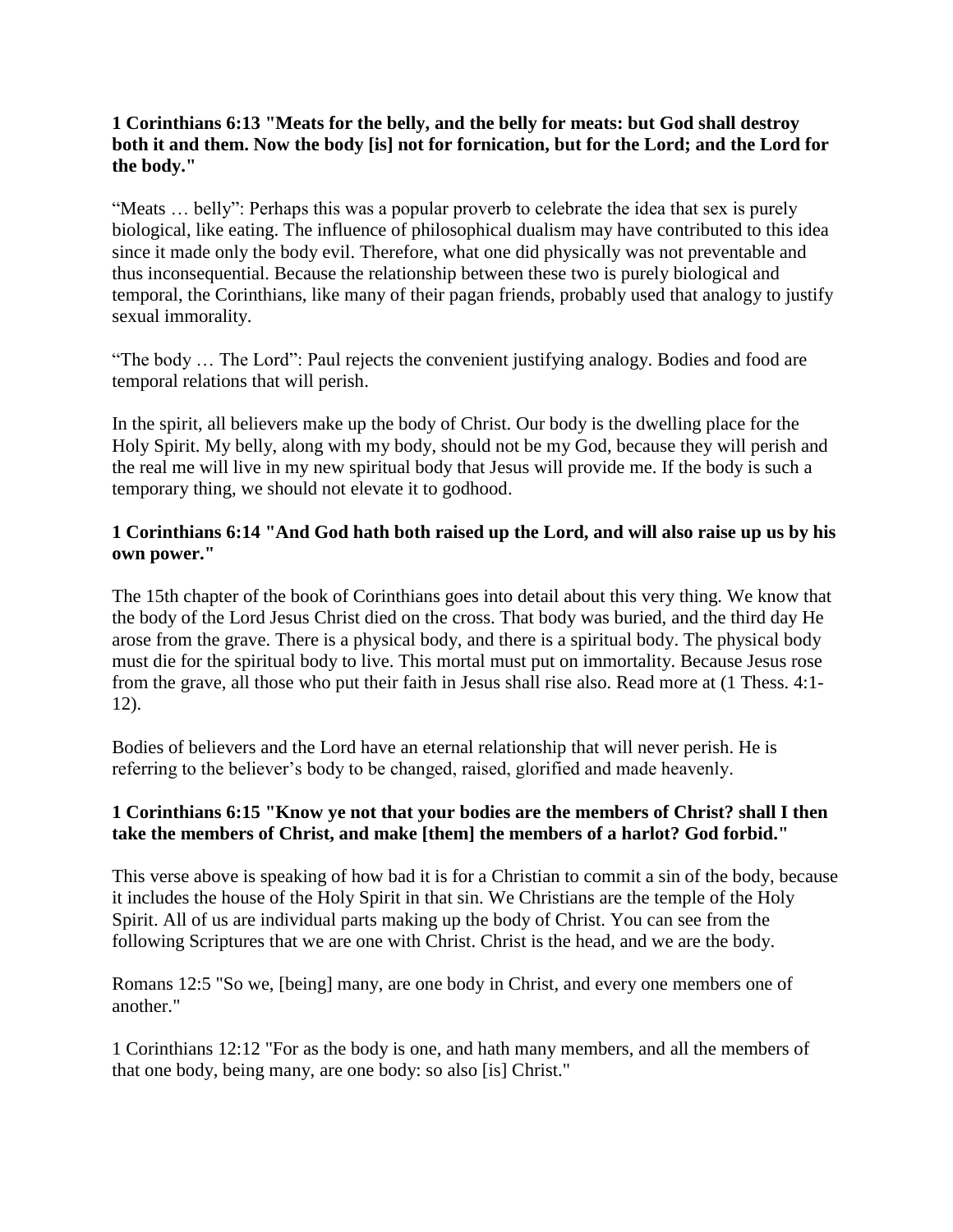1 Corinthians 12:27 "Now ye are the body of Christ, and members in particular."

Therefore, when a believer commits a sexual sin, it involves Christ with a harlot. Therefore, you can easily see why it would be important not to involve the temple of the Holy Spirit in the act of a body sin.

#### **1 Corinthians 6:16 "What? know ye not that he which is joined to a harlot is one body? for two, saith he, shall be one flesh."**

Paul supports his point in the previous verse by appealing to the truth of (Genesis 2:24), that define the sexual union between a man and a woman as "one flesh." When a person is joined to a harlot, it is a one flesh experience; there Christ spiritually is joined to that harlot. The words "Shall be" are translated "shall become".

## **1 Corinthians 6:17 "But he that is joined unto the Lord is one spirit."**

These two Scriptures above should be studied carefully by those who would make husband and wife one in the spirit. The Scriptures say that husband and wife are one in the flesh, not the spirit. All Christians, whether male or female, are one in spirit with the Lord Jesus Christ. Husband and wife relations on this earth are in the flesh. In heaven, it will not be that way. There is no marrying or taking in marriage in heaven.

Further strengthening the point, Paul affirms that all sex outside of marriage is sin; but illicit relationships by believers are especially reprehensible because they profane Jesus Christ whose believers are one. This argument should make such sin unthinkable (Which I might add, is sin just thinking about the possibility).

## **1 Corinthians 6:18 "Flee fornication. Every sin that a man doeth is without the body; but he that committeth fornication sinneth against his own body."**

There is a sense in which sexual sin destroys a person like no other, because it is so intimate and entangling, corrupting on the deepest human level. But Paul is probably alluding to venereal disease, prevalent and devastating in his day and today. No sin has greater potential to destroy the body, something a believer should avoid because of the reality given (in verses 19-20).

Fornication, in the verse above, includes all sorts of harlotry. This includes all unnatural sex acts and it also includes acts not with the spouse that God has chosen for you. The Aids patients are finding out the hard way what this type of sin brings on. Not all Aids patients are committing this sin, but this is one of the major ways of transmitting this disease.

## **1 Corinthians 6:19 "What? know ye not that your body is the temple of the Holy Ghost [which is] in you, which ye have of God, and ye are not your own?"**

A Christian's body belongs to the Lord (verse 13), is a member of Christ (verse 15), and is the Holy Spirit's temple.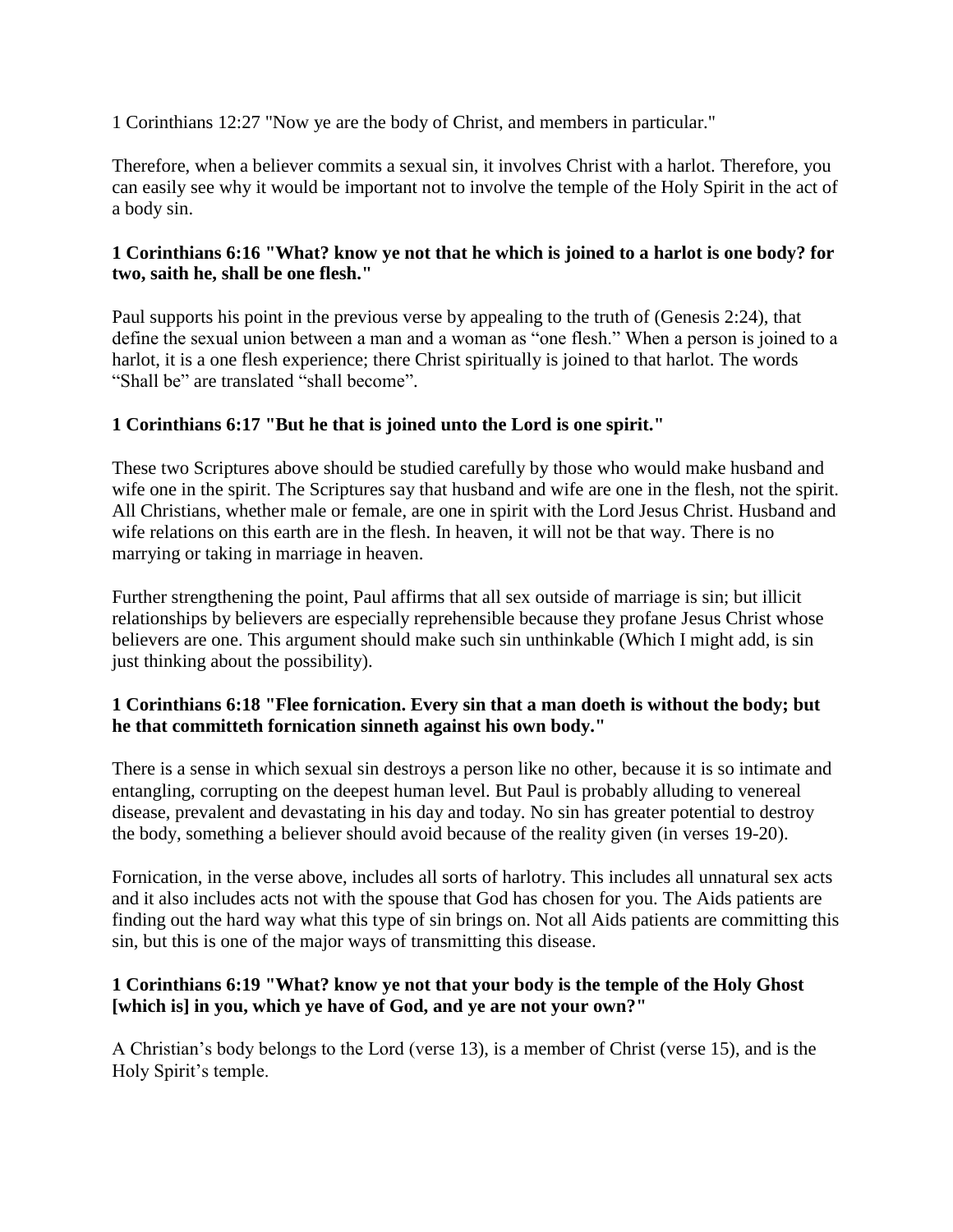Think about this. Every act of fornication, adultery or any other sin is committed by the believer in the sanctuary, the Holy of Holies, where God dwells. In the Old Testament, the High Priest only went in there once a year, and only after extensive cleansing, lest he be killed.

## **1 Corinthians 6:20 "For ye are bought with a price: therefore glorify God in your body, and in your spirit, which are God's."**

When Jesus paid the price for our sin on the cross, He bought us and paid in full for us. I have used the following Scripture numerous times, but it seems to say exactly what I want to say on this.

Galatians 2:20 "I am crucified with Christ: nevertheless I live; yet not I, but Christ liveth in me: and the life which I now live in the flesh I live by the faith of the Son of God, who loved me, and gave himself for me."

If Christ is in me, then I should treat my body as if it is His temple. I should allow nothing into the temple of God that would defame it in any way.

# **1 Corinthians Chapter 6 Continued Questions**

- 1. Who had Paul written this to?
- 2. Where do we find in the Scriptures, that to obey is better than sacrifice?
- 3. Obeying is an act of our own  $\cdot$
- 4. Sacrifice, for the Jews, had been an \_\_\_\_\_\_\_\_\_, not a choice.
- 5. Is Paul saying he has a license to sin?
- 6. Paul refuses to become a servant to  $\qquad$ .
- 7. If Christ within me makes the decisions, there is no \_\_\_\_\_\_ against that.
- 8. What does "expedient" mean in verse 12?
- 9. Meats for the \_\_\_\_\_\_, and the belly for \_\_\_\_\_\_\_.
- 10. The body is not for \_\_\_\_\_\_\_\_\_\_\_\_\_\_, but for the Lord.
- 11. Our \_\_\_\_\_\_ is the dwelling place of the Holy Spirit.
- 12. Who raised up the Lord?
- 13. What hope does that give the Christian?